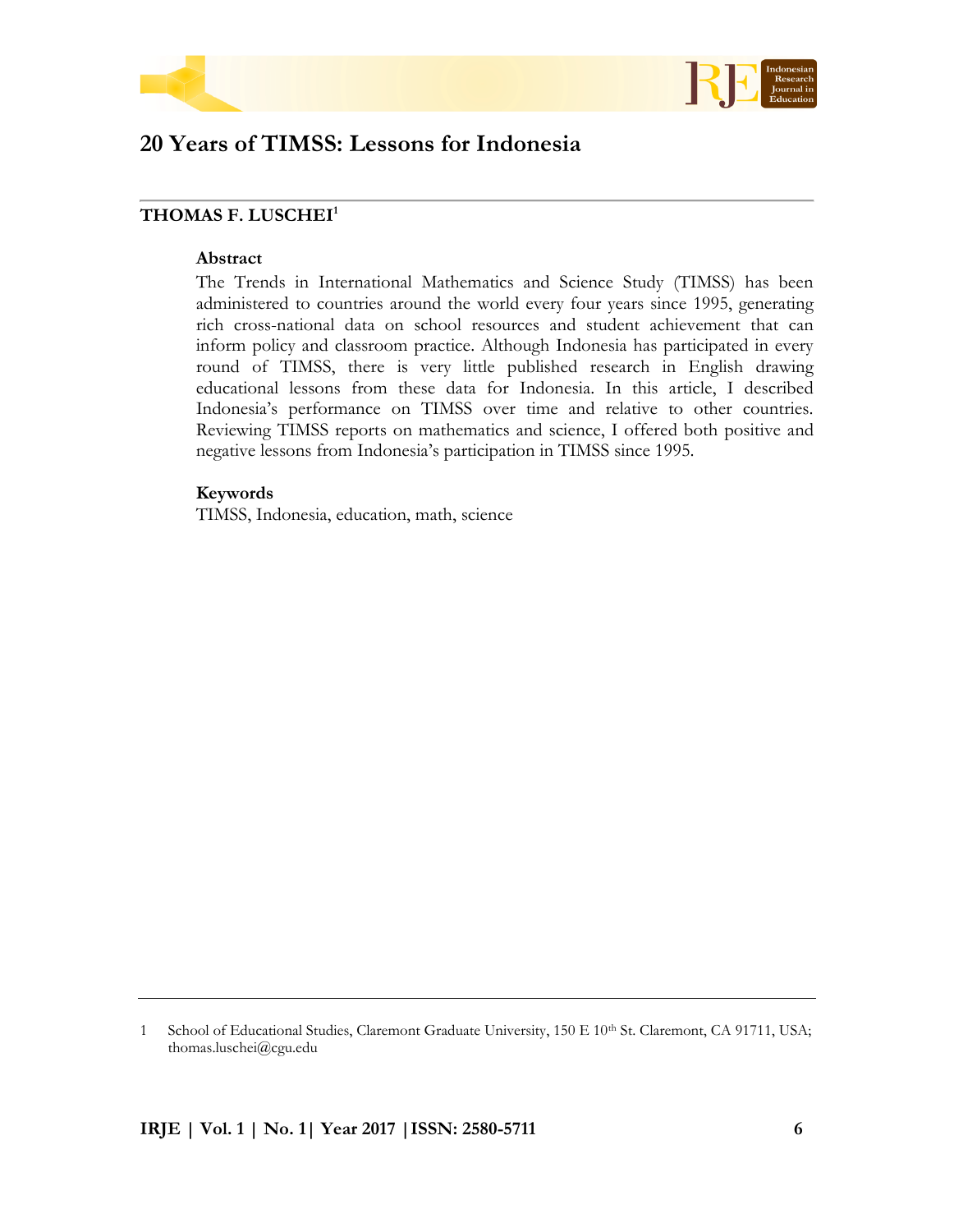

## **Introduction**

In 2016, the International Association for the Evaluation of Educational Achievement (IEA) issued a report drawing lessons from 20 years of data generated by the Trends in International Mathematics and Science Study (TIMSS), a cross-national assessment of students' knowledge in mathematics and science in the fourth and eighth grades. At the beginning of 1995, the IEA has administered TIMSS every four years with the most recent round occurred in 2015. Drawing on 20 years of student test score data and information from surveys of school leaders and teachers across dozens of countries, the IEA's 2016 report offers insights related to trends in cross-national educational performance, curriculum, instruction, the distribution of student achievement, and students' attitudes about mathematics.

The IEA's 2016 *20 Years of TIMSS* reports offers good news and bad news for many countries participated consistently in TIMSS since 1995. Several East Asian countries- Hong Kong, Japan, Singapore, and South Korea- had consistently high performance across 20 years of TIMSS assessments. Three of these countries actually improved their performance in fourth and eighth grade math and science from 1995 to 2015 (Japan's performance in eighth grade math remained unchanged during this period) (Mullis et al., 2016). On the other hand, "the performance of Dutch fourth graders declined in both math and science, while Norway declined in fourth grade science and eighth grade math and science. Similarly, math and science performance are declined among eighth graders in both Hungary and Sweden (Mullis et al, 2016, p. 11)." In terms of the distribution of student achievement, the IEA's report identifies many countries increased overall performance at the same time they reduced differences in achievement between low and high performing students. Most prominently, Portugal improved its overall performance in mathematics by 99 scale score points with low achievers improved their performance by 123 points and high achievers improved by 78 points (Mullis et al., 2016).

Like many of the countries discussed in the IEA's *20 Years of TIMSS* report, Indonesia has participated consistently in TIMSS since 1995. What lessons does the report offer for Indonesia? It is almost none. The IEA's 2016 report mentions Indonesia only twice in the following:

Exhibit 10, page 19; Indonesia is listed as one of eight countries where girls had higher math achievement than boys in 2015.

Page 29; in a section on problem solving and inquiry in mathematics and science curricula, the report observed that Indonesia has a new curriculum, introduced in 2013, includes observing, questioning, exploring, associating, and communication.

Surely, participation in 20 years of TIMSS assessments must offer more lessons related to student performance and equity in Indonesia, the world's fourth largest country. Unfortunately, due to idiosyncrasies in Indonesia's TIMSS participation, discerning 20-year trends presents somewhat of a challenge that the IEA's report did not take on. To further exacerbate the lack of TIMSS-based lessons for Indonesia, there has been relatively little peer- reviewed research published in English that used the TIMSS data to draw lessons for or from Indonesia.<sup>1</sup>

 $\overline{a}$ 

 $<sup>1</sup>$  A Google Scholar search for the terms "Indonesia" and "TIMSS" in the title yielded only 15 results. Only 5 of these were</sup> in English.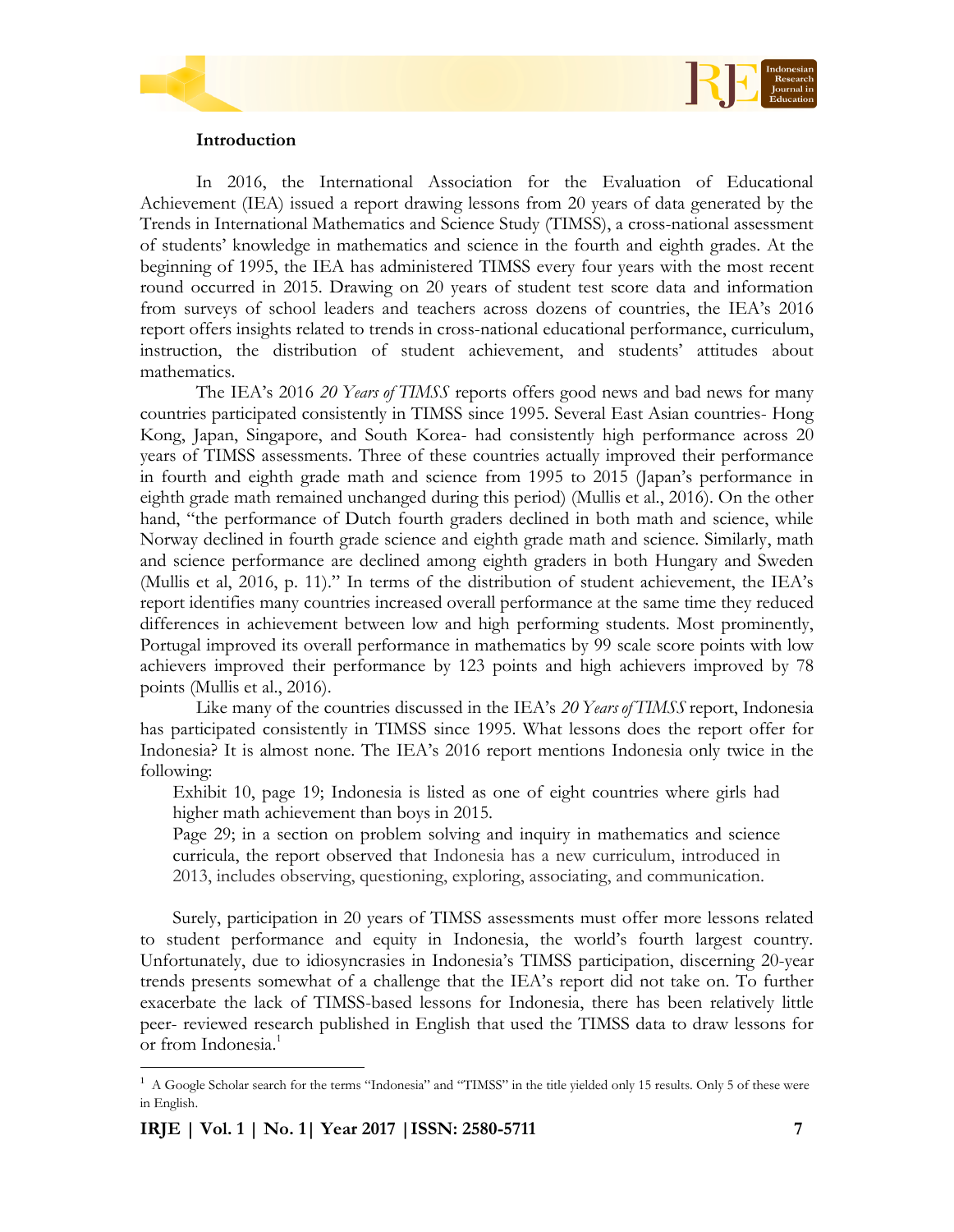



In this article, I attempted to shed some light on the question of what we can learn from Indonesia's participation in TIMSS. I review Indonesia's performance on each TIMSS assessment since 1995, paying special attention to the key dimensions; participation in TIMSS, student performance, relative performance to other nations in Southeast Asia, gender gaps in performance, students' attitudes on math, and school climate and safety. After briefly reviewing related literature, I described the results of my review of Indonesia's performance on TIMSS, offered both good and bad news for Indonesia. I concluded with a call for greater examination of the TIMSS data to draw lessons for Indonesia.

## **Literature Review**

Despite a lack of published research pertaining to Indonesia's TIMSS performance, the country's participation in TIMSS and other international assessments nonetheless represents an important signal of interest on the part of Indonesian policy makers and educators to understand Indonesia's educational performance from an international perspective. In this brief review of literature, I described why participation in international assessments is important. Further, I described TIMSS, and I discussed some key international lessons from 20 years of TIMSS assessments, as reported by the IEA.

## **The value of international assessments**

From the perspective of a nation's educational policy makers and educators, international assessments like the IEA's TIMSS and Progress in Early Literacy Study (PIRLS), as well as the OECD's Program for International Student Assessment (PISA), it serves several purposes. To begin, these assessments provide an assessment of student learning that can be compared to international averages and regional neighbors which allow the development of benchmarks to gauge educational performance and progress. Relative performance on international assessments can either provide educational "bragging rights" for countries that do well, or serve as motivation to catch and surpass neighbors that perform better. Student performance data also allow the identification and comparison of achievement gaps between different student groups, such as between boys and girls, poor and wealthy children, and students with different ethnic, racial, or language backgrounds.

**IRJE | Vol. 1 | No. 1| Year 2017 |ISSN: 2580-5711 8** In addition to collecting student performance data using common instruments and procedures, international assessment efforts also collect information on school systems, schools, teachers, and students themselves. As a result, data from these assessments can be used to compare educational resources and contexts, as well as to measure students' self-confidence and attitudes about school. Furthermore, these data can be used to answer a number of key descriptive questions, such as whether teachers or school leaders are distributed equitably across students, schools, or regions (Chudgar & Luschei, 2016). When analyzed in a multivariate framework, these data can also provide insights into whether certain school inputs are positively related to student performance, and whether relationships between inputs and outcomes vary within and across nations. As an example, a long line of research in the field of international comparative education has used data from international assessments to examine whether school inputs have a greater impact in lower- income contexts, where students have fewer resources in the home. Although the evidence on this question is mixed, there appears to be a stronger relationship between school resources and student achievement in contexts where resources are scarcer and more skewed toward the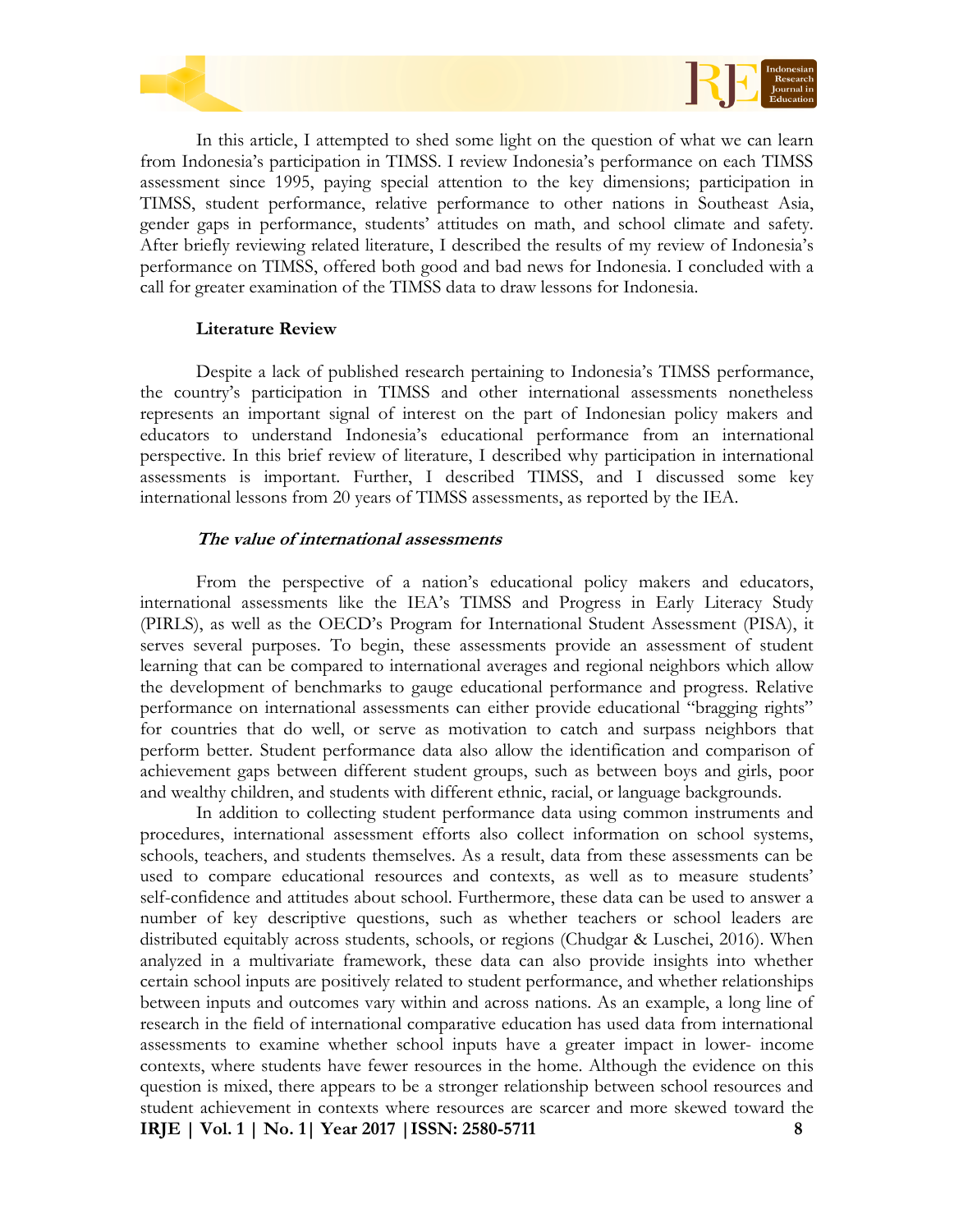



wealthy (Chudgar & Luschei, 2009; Heyneman & Loxley, 1983). Although this research has focused on cross-national comparisons, researchers could use international assessment data to examine within- country relationships to identify contexts where educational investments might yield greater impacts in order to increase the efficiency of these investments.

Finally, international assessment data allow researchers to examine the impact of cross- national variation in policy contexts that vary little within a given country (Chudgar & Luschei, 2014). For example, it is difficult for researchers to examine the impact of educational decentralization within a country because in most case, the education system is either centralized or decentralized. However, examination across countries allows researchers to examine a variety of systems that fall along the spectrum of centralization to see how these countries compare along a range of educational outcomes.

Besides, there are also disadvantages in participating and conducting research related to international assessments. First, participation in assessments like PISA and TIMSS requires substantial resources in terms of financial investment and technical capacity. As a result, very few truly low-income countries participate in these assessments which limit the global generalizability of the data. Further, because these assessments do not track students longitudinally, researchers cannot assess within-cohort progress of students. The data also do not lend themselves easily to research that can draw causal inferences about the relationship between educational inputs and student outcomes. Despite these limitations however, the benefits of participating in international assessments outweigh the costs, especially if the resulting data are used to inform decisions about educational policy and practice.

#### **20 years of TIMSS**

The IEA pioneered the use of international assessments in the 1960s with the First International Study of Mathematics in 1964 and the Second International Mathematics Study in 1980-1982, along with the First International Science Study in 1970-71 and Second International Science Study in 1983-84. Although these studies primarily compared educational performance in Europe and North America, the IEA's Third International Mathematics and Science Study (TIMSS) in 1995 included 41 educational systems or countries spanning 6 continents, participating across third, fourth, seventh, and eighth grades, as well as the final year of secondary school. <sup>2</sup> The 1999 TIMSS included 38 countries or education systems and tested students only in the eighth grade. Since then, TIMSS has been administered every four years in both fourth and eighth grades, witnessing consistent and growing participation. In 2015, 57 countries or education systems, along with seven benchmarking participants (i.e., states or provinces) participated in either fourth or eighth grade, or both.

Of the dozens of countries participated in TIMSS since 1995, the IEA's 2016 *20 Years of TIMSS* report identifies 17 countries that have participated and released data at the fourth grade level every four years between 1995 and 2015 (1995, 1999, 2003, 2007, 2011, and 2015). With a few exceptions, these countries have improved their educational performance. Of the 17 countries, 14 improved their mathematics performance in fourth grade between 1995 and 2015, while 2 countries decreased in achievement (Czech Republic and Netherlands). In the fourth grade science, 11 countries improved, while 2 countries

 $\overline{a}$ 

 $2$  Over time, the name of the assessment was changed to the Trends in International Mathematics Science and Study.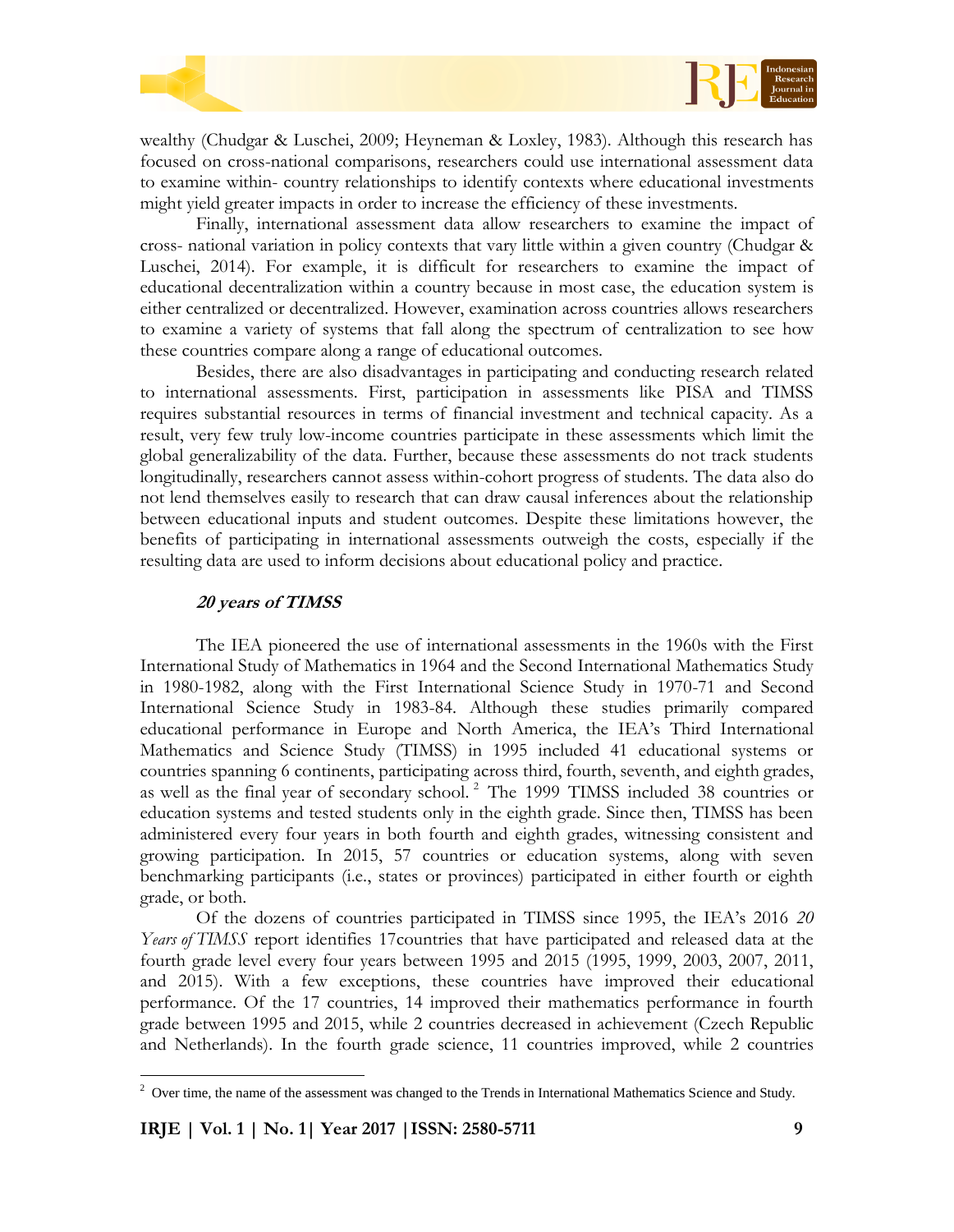



declined (Netherlands and Norway). At the  $8<sup>th</sup>$  grade level, 16 countries participated in each round of TIMSS from 1995 to 2015. In both mathematics and science, 9 countries improved their performance, 3 countries had lower achievement, and average student achievement did not change in 4 countries. In 2015, more students than previous succeeded in reaching the most difficult benchmarks of achievement on math and science tests.

The IEA's 2016 report also describes key trends in achievement equity from 1995 to 2015. Gender gaps between girls and boys generally narrowed during this period. Additionally, while the number of countries where boys out performed girls decreased, the number of countries where girls outperformed boys increased. In the fourth grade math and science, gaps between low performers and high performers decreased, suggesting an improvement in achievement equity from 1995 to 2015 (Mullis, Martin, & Loveless, 2016).

#### **Indonesia's participation in TIMSS: Lessons learned**

Table 1 illustrates Indonesia's participation and performance on TIMSS from 1995 to 2015. Although Indonesian eighth graders participated in the 1995 assessment in grades 4 and 8, the data from Indonesia were not reported by IEA. According to the IEA's report, "Indonesia and Italy were unable to complete the steps necessary for their data to appear in this report (Mullis et al., 1997, p. 11)." Indonesia participated in all rounds followed by, and data from these rounds were reported. In each round except 2015, Indonesia participated in Grade 8 only. In 2015, Indonesia participated in Grade 4 only. In the following, I discuss salient results in terms of participation in TIMSS, student performance levels, relative performance to other nations in Southeast Asia, gender gaps in performance, students' attitudes about math, and school climate and safety.

| Year &          | Grade | Score   | Performance in                     | Gender                                       | Students'          | Students'       | Students'   |
|-----------------|-------|---------|------------------------------------|----------------------------------------------|--------------------|-----------------|-------------|
| Subject         |       | (Rank)  | SE Asia                            | Gaps                                         | Valuing of         | Self-Confidence | Perceptions |
|                 |       |         |                                    |                                              | Subject            | in Subject      | of School   |
|                 |       |         |                                    |                                              |                    |                 | Safety      |
| 19951<br>19992  | 4 & 8 | n/a     | n/a                                | n/a                                          | n/a                | n/a             | n/a         |
| Mathema         | 8     | 403     | below Malaysia                     | Boys scored                                  | Like a lot: $22\%$ | High: $4\%$     | n/a         |
| tics            |       | (34/38) | & Thailand                         | 5 points                                     | Like: 70%          | Medium: 83%     |             |
|                 |       |         | (SS); above                        | higher (NS)<br>Dislike: 8%<br>Dislike a lot: |                    | Low: $13\%$     |             |
|                 |       |         | Philippines (SS)                   |                                              |                    |                 |             |
|                 |       |         |                                    |                                              | $1\%$              |                 |             |
| Science         | 8     | 435     | below Malaysia                     | Boys scored                                  | High: 52%          | High: $8\%$     |             |
|                 |       | (32/38) | & Thailand                         | 17 points                                    | Medium: 47%        | Medium: 73%     |             |
|                 |       |         | (SS); above<br>Philippines (SS)    | higher (NS)                                  | Low: $0\%$         | Low: $19\%$     |             |
| 2003            |       |         |                                    |                                              |                    |                 |             |
| Mathema         | 8     | 411     | below Malaysia                     | Girls scored                                 | High: 71%          | High: 27%       | High: 39%   |
| tics            |       | (34/45) | (SS);                              | $1$ point                                    | Medium: 28%        | Medium: 59%     | Medium:     |
|                 |       |         | above                              | higher (NS)                                  | Low: $1\%$         | Low: $15%$      | 45%         |
|                 |       |         | Philippines (SS)                   |                                              |                    |                 | Low: $16\%$ |
| Science         | 8     | 420     | below Malaysia                     | Boys scored                                  | High: 66%          | High: $40\%$    |             |
|                 |       | (36/45) | (SS);                              | 11 points                                    | Medium: 33%        | Medium: 53%     |             |
|                 |       |         | above                              | higher (SS)                                  | Low: $1\%$         | Low: $7\%$      |             |
|                 |       |         | Philippines (SS)                   |                                              | (biology)          | (biology)       |             |
| 2007            |       |         |                                    |                                              |                    |                 |             |
| Mathema         | 8     | 397     | below Malaysia                     | Girls scored                                 | High: 95%          | High: 28%       | High: 36%   |
| $IRJE$   Vol. 1 |       |         | No. 1  Year 2017   ISSN: 2580-5711 |                                              |                    |                 | 10          |

#### **Table 1.** *Selected results from Indonesia's participation in TIMSS, 1995-2015*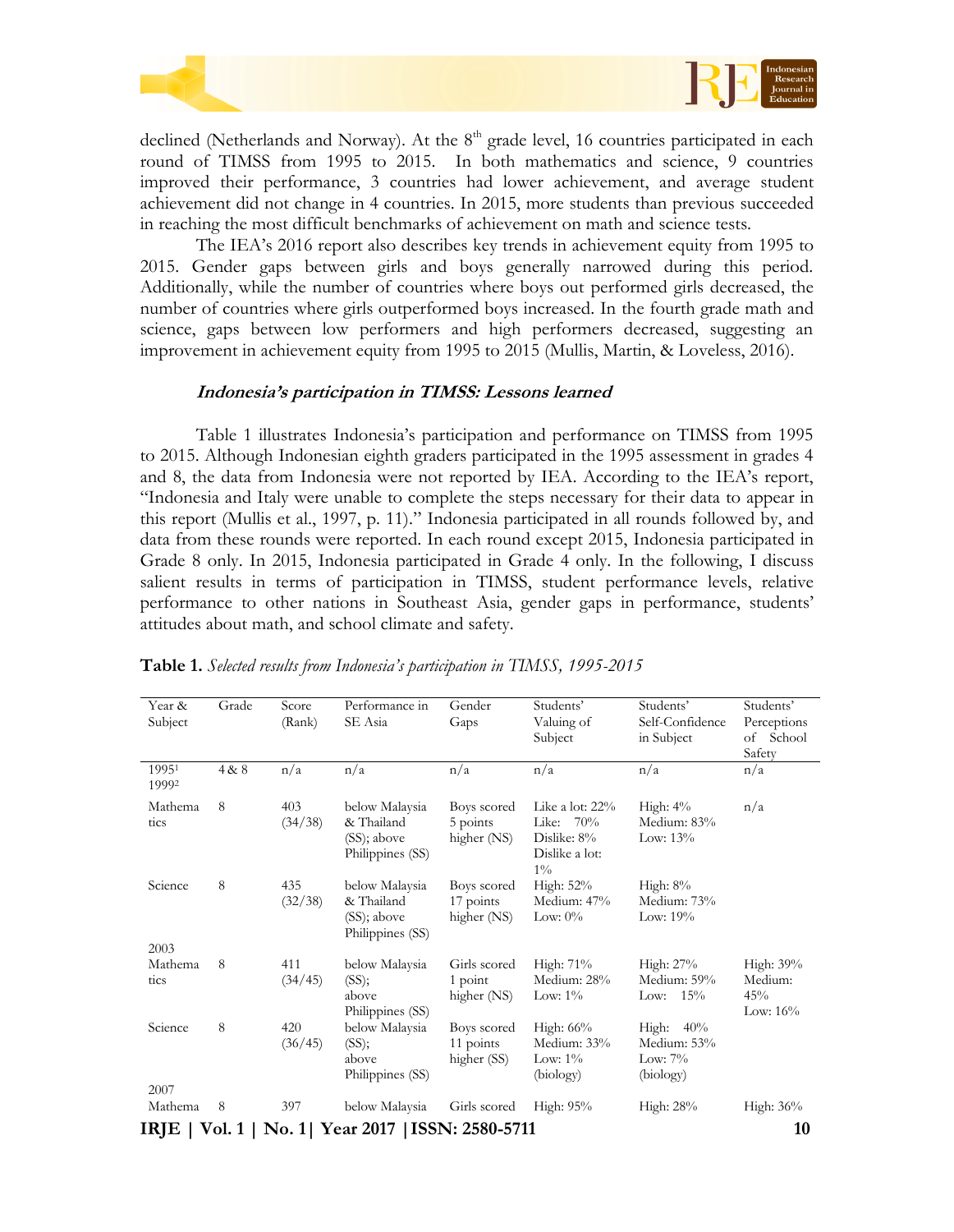|                         |   |                |                                   |                                          |                                                                           |                                                                                   | Indonesian<br>Research<br><b>Journal</b> in<br>Education                  |
|-------------------------|---|----------------|-----------------------------------|------------------------------------------|---------------------------------------------------------------------------|-----------------------------------------------------------------------------------|---------------------------------------------------------------------------|
| tics                    |   | (36/49)        | & Thailand (SS)                   | 4 points<br>higher (NS)                  | Medium: 5%<br>Low: $1\%$                                                  | Medium: 58%<br>Low: $14\%$                                                        | Medium:<br>45%                                                            |
| Science<br>2011         | 8 | 427<br>(35/49) | below Malaysia<br>& Thailand (SS) | Boys scored<br>2 points<br>higher (NS)   | High: 88%<br>Medium: 10%<br>Low: $1\%$<br>(biology)                       | High: 41%<br>Medium: 54%<br>Low: $5\%$<br>(biology)                               | Low: $19%$                                                                |
| Mathema<br>tics         | 8 | 386<br>(38/45) | below Malaysia<br>& Thailand (SS) | Girls scored<br>13 points<br>higher (SS) | Value: 31%<br>Somewhat<br>Value: 61%<br>Do Not Value:<br>8%               | Confident: 3%<br>Somewhat<br>Confident: 52%<br>Not Confident:<br>45%              | Safe &<br>Orderly:<br>37%<br>Somewhat<br>Safe &                           |
| Science                 | 8 | 406<br>(40/45) | below Malaysia<br>& Thailand (SS) | Girls scored<br>7 points<br>higher (SS)  | Value: 24%<br>Somewhat<br>Value: 62%<br>Do Not Value:<br>14%<br>(biology) | Confident: 5%<br>Somewhat<br>Confident: 67%<br>Not Confident:<br>29%<br>(biology) | Orderly:<br>61%<br>Not Safe &<br>Orderly: 2%<br>(reported by<br>teachers) |
| 2015<br>Mathema<br>tics | 4 | 397<br>(44/49) | n/a                               | Girls scored<br>10 points<br>higher (SS) | n/a                                                                       | Very Confident:<br>23%<br>Confident: 53%<br>Not Confident:<br>24%                 | Very Safe &<br>Orderly:<br>89%<br>Safe &<br>Orderly:                      |
| Science                 | 4 | 397<br>(44/49) | n/a                               | Girls scored<br>8 points<br>higher (NS)  | n/a                                                                       | Very Confident:<br>35%<br>Confident: 46%                                          | $11\%$<br>Less than<br>Safe &                                             |

<sup>1</sup>In 1995, TIMSS conducted assessments in grades 3-4, 7-8, and the final year of secondary education. Although Indonesia participated in Grades 4 and 8, the IEA did not release the data (Mullis et al., 1997).

<sup>2</sup>TIMSS tested only 8th grade students in 1999.

NS: difference is not statistically significant

SS: difference is statistically significant

## **Participation in TIMSS**

Perhaps, the most important finding in Table 1 is that Indonesia has participated consistently in each round of TIMSS since 1995, providing a wealth of data for educational researchers. In contrast, Indonesia's neighbors in Southeast Asia, especially the Philippines and Thailand, have not participated consistently. Malaysia did not participate in 1995, while has participated in eighth grade in each round since 1999. The Philippines has not participated in TIMSS since 2003, whereas Thailand did not participate in fourth or eighth grades in 2003. Additionally, Indonesia has participated in both eighth grade (1999-2011) and fourth grade (2015), which allows for examination of performance and school conditions across different grades and school configurations.

On the other hand, several idiosyncrasies related to Indonesia's performance on TIMSS complicate attempts to draw educational or policy lessons from the data. As I discussed above, despite the risks and costs associated with participating in international assessments, the benefits are far greater. Any failure to participate in an international assessment is bad news for a country seeking knowledge upon which to base educational decision making. See in this light, the failure to release Indonesia's results in 1995 can be considered as a double disadvantage because the country incurred associated costs without receiving benefits of knowledge about the educational system or student performance.

**IRJE | Vol. 1 | No. 1| Year 2017 |ISSN: 2580-5711 11**

Orderly: 0% (reported by teachers)

Not Confident:

19%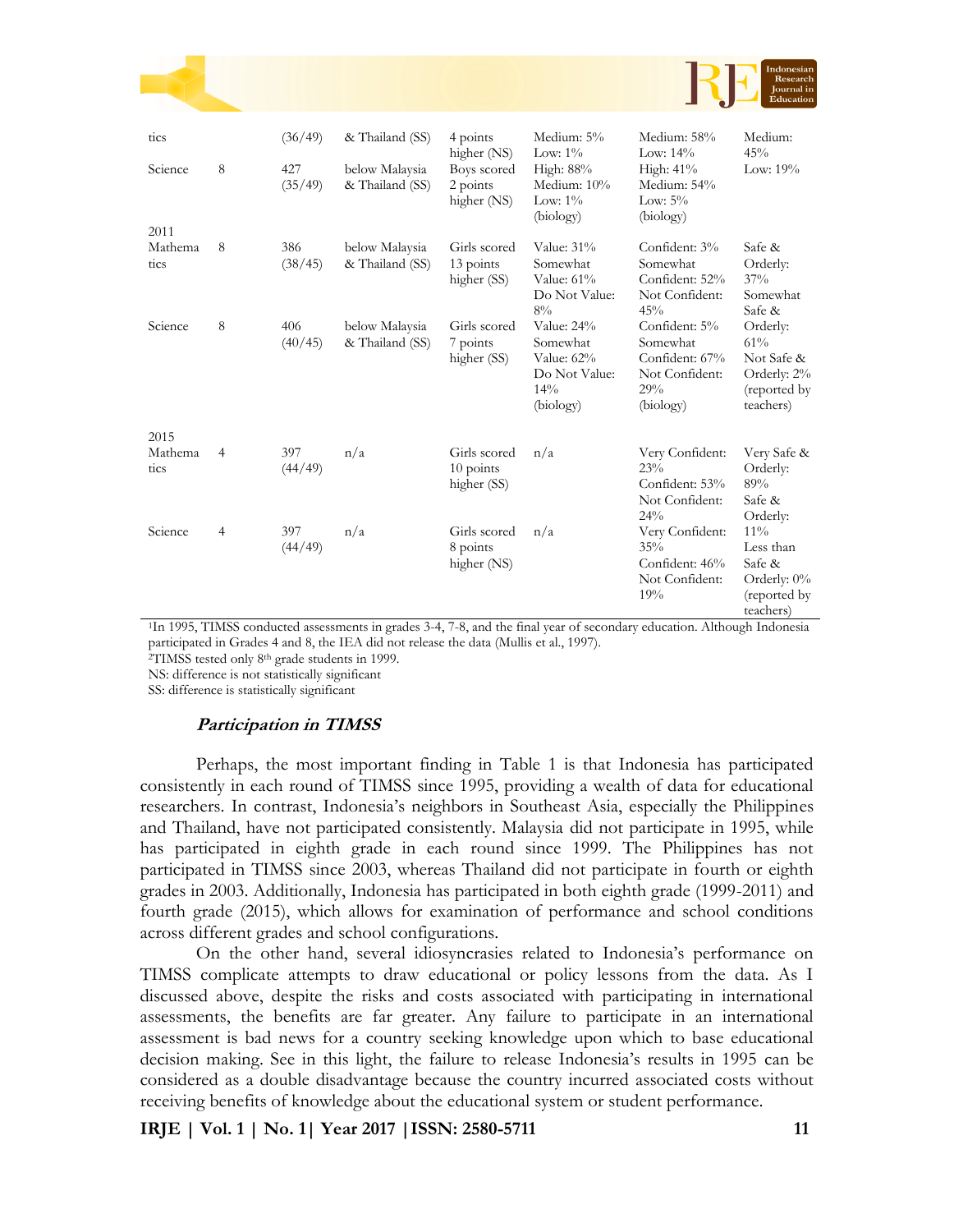

Similarly, Indonesia's lack of participation in the fourth grade TIMSS from 1999 to 2011 limits information available to educators and policy makers. Participation in fourth grade is important for a number of reasons. First, in many developing countries, student enrollment in school drops markedly in the upper primary and lower secondary grades. Since students who leave school during this period tend to be less advantaged in terms of their socio- economic status and academic achievement, students who remain in school at the secondary level are less representative of the population of children at the age than students in the fourth grade. In other words, the fourth grade data capture a more diverse and representative group of students. Second, by participating in both the fourth and the eighth grades, a country can roughly estimate whether a cohort of students has improved over time, by comparing the fourth grade achievement in one assessment to the eighth grade achievement four years later. This is not possible in Indonesia, given the country's pattern of participation.

Finally, Indonesia's failure to participate in the eighth grade in 2015 limits the ability to draw lessons related to relative performance and trends over time. In the first case, most Southeast Asian countries that do participate consistently in TIMSS (especially Malaysia and Thailand) tend to participate at the eighth grade rather than the fourth grade level. As a result, we cannot compare Indonesia's 2015 fourth grade performance with performance in Malaysia and Thailand, which participated in the eighth grade, while not the fourth grade. Second, Indonesia cannot compare the eighth grade achievement in 2011 to the eighth grade achievement in 2015. Whereas, the IEA's *20 Years of TIMSS* report describes trends across countries from 2011 to 2015, Indonesia is not included in these discussions because it did not participate in the same grades in these two years. This reason, in addition to the failure to release Indonesia's data in 1995, explains why there is such little mention of Indonesia in the IEA's *20 Years of TIMSS* report.

#### **Student performance**

 $\overline{a}$ 

In each round of TIMSS, scores are standardized so that the average of all student scores is 500 and the standard deviation is 100. In 1999, Indonesia scored 403 in the eighth grade mathematics and 435 in the eighth grade science. In other words, Indonesia scored 97% of a standard deviation below the international average in mathematics and 65% of a standard deviation below the international average in science.<sup>3</sup> Of the 38 countries participating in 1999, Indonesia ranked the  $34<sup>th</sup>$  and the  $32<sup>nd</sup>$  in math and science respectively. In 2003, performance in math increased to 411, while the science score slipped to 420. The reverse occurred in 2007, with math performance decreased to 397 and science improved to 427. Scores in both math and science fell in 2011 to 386 and 406 respectively. In 2015, math performance increased to 397, while science performance decreased to 397. However, these data come from the fourth rather than the eighth grade, so it is difficult to compare them to earlier rounds of TIMSS.

Student performance data indicated that; first, Indonesian children generally perform better in math than in science. Second, scores in both math and science have not increased

<sup>&</sup>lt;sup>3</sup> Although scores are not strictly comparable across years due to differences in participating countries, comparing standard deviations from the international mean provides a rough estimate of Indonesia's relative performance over time.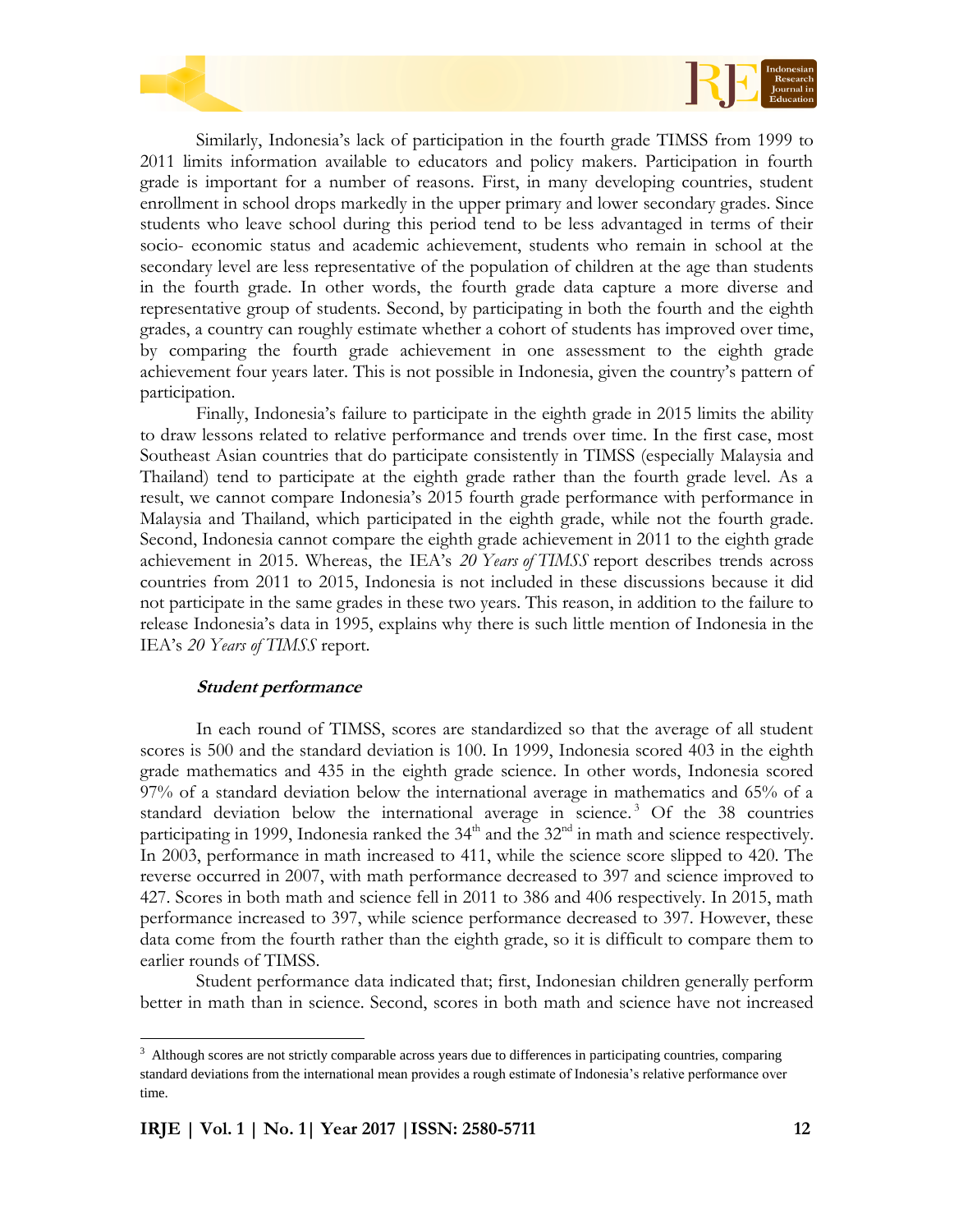



steadily over time. Instead, scores in mathematics have fallen since 2003 (with the exception of the fourth grade scores in 2015), while science scores have fallen since 2007. Relative to other Southeastern Asian nations participating in TIMSS, Indonesia has scored consistently below Malaysia and Thailand, whereas consistently above the Philippines. However, given the patterns of participation by these countries in TIMSS (discussed above), we can only make straight comparisons for Malaysia in 1999, 2003, 2007, and 2011; for Thailand in 1999, 2007, and 2011; and for the Philippines in 1999 and 2003.

## **Gender gaps in performance**

Among the countries participated in all rounds of TIMSS from 1995 to 2015, gender gaps between boys and girls generally declined, and the number of countries where girls outperformed boys in science and math increased. This has been the case in Indonesia. In 1999, the eighth grade boys outscored girls by 5 points in math and 17 points in science (differences were not statistically significant, or NS). By 2003, girls had closed the gap in math, scoring 1 point above boys (NS); in science, the gap between boys and girls dropped to 11 points (a statistically significant difference, or SS). In 2007, girls' advantage in math increased to 4 points (NS) while boys' advantage in science further declined to 2 points (NS). By 2011, girls had statistically significant advantages in both math (13 points) and science (7 points). In 2015, which tested fourth grade students, girls outscored boys by 10 points in math (SS) and 8 points in science (NS).

Differences in student performance provide good news as they demonstrate that boys' advantage over math and science has completely vanished. Unfortunately, a new gap favoring girls emerged during this period. Ideally, Indonesia will be able to achieve gender parity in student performance in the future.

## **Students' attitudes and self-confidence in math and science**

In each round of TIMSS, the IEA has asked students about how much they enjoy or value math and science. However, the exact question and response framework have changed over the years. In general, these questions demonstrate that Indonesian students place a high degree of value on both math and science. In 1999, 92% of students reported that they "liked a lot" or "liked" mathematics, while 97% of students placed a high value on science. In 2003, 71% of students placed a high value on math, while 66% of students placed a high value on science (biology). In 2007, these percentages jumped to 95% of students placed a high value on math and 88% of students placed a high value on science (biology). In 2011, the IEA changed the question to directly assess how much students valued math. Here, the percentages dropped to 31% of students said that they valued math, and 24% of students said that they valued science (biology). In 2015, TIMSS participated at the fourth grade; since the IEA did not ask the fourth grade students on how much they valued math and science, we cannot compare 2015 data to data from earlier assessments.

Given the changing nature of questions related to students' attitudes, it is difficult to discern trends over time. However, we can infer that in general, students like or value math more than science. Additionally, while students appear to like math and science a great deal, they do not place as much value on math and science as one might expect given their positive attitudes about these subjects.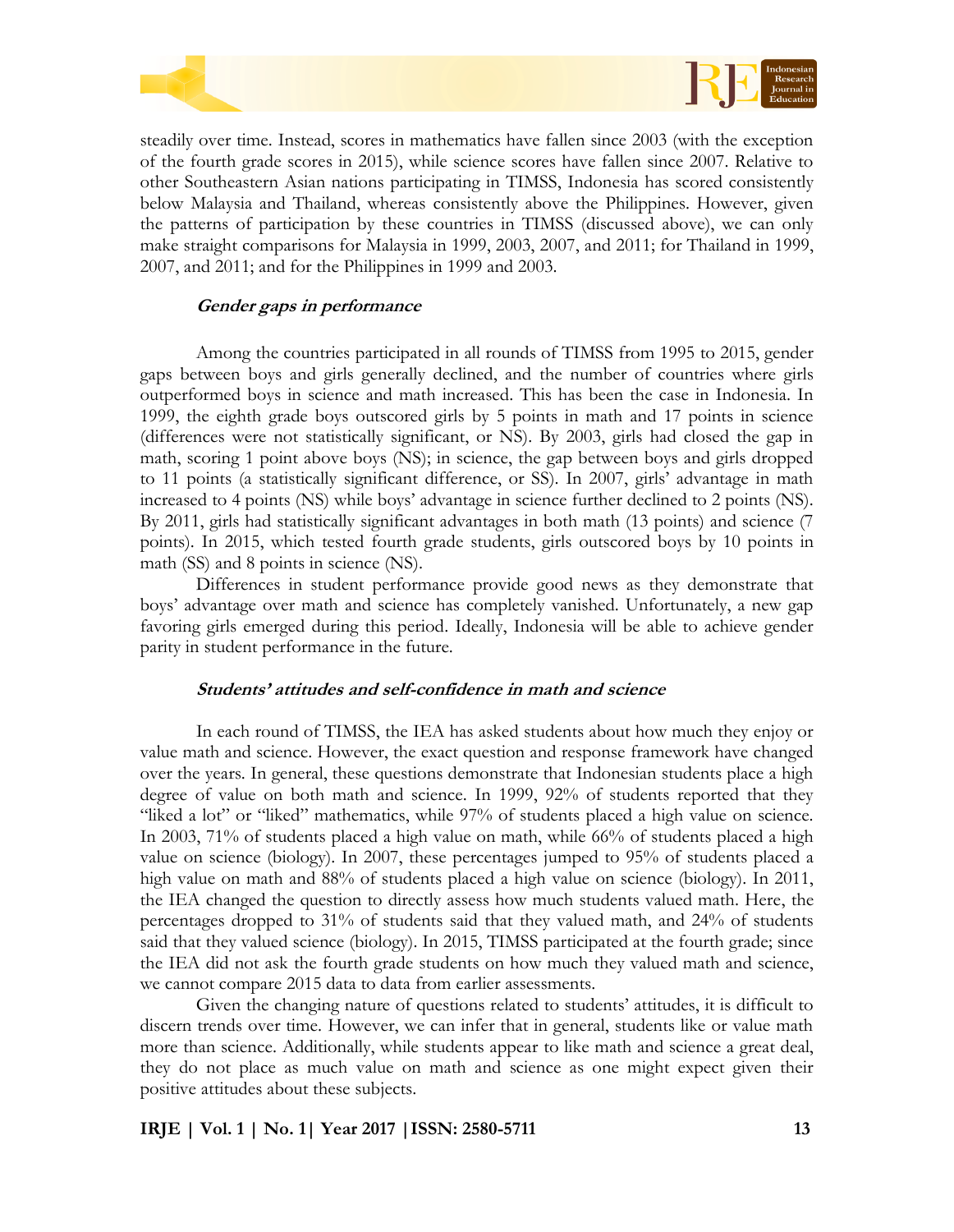

An additional anomaly emerges when we examine students' responses to questions about their self-confidence in mathematics. With a few exceptions, Indonesian students appear to have very little confidence in either mathematics or science. In 1999, only 4% of the eighth grade students reported having a high degree of confidence in math, compared to 8% of students in science. In 2003, these figures jumped to 27% of students in math and 40% of students in science, and remained stable in 2007 at 28% and 41% of students respectively. In 2011, the IEA changed the response scale to "confident," "somewhat confident," or "not confident." In that year, only 3% of Indonesian eighth grade students reported being confident in math, compared to 5% in science. In 2015, the scale changed again, and the fourth grade students participated, rather than the eighth grade students. The good news is that 23% of Indonesian fourth grade students reported they were "very confident" in math and 53% reported they were confident; scores for science were even higher, with 35% of students reported they were "very confident", and 46% of students reported they were "confident."

Again, changes in questions, response scales, and grades make discerning trends in confidence over time. However, it seems that for the most part, Indonesian students are more confident in science than math, and the fourth grade students are more confident than the eighth grade students in both math and science.

#### **School climate and safety**

One of the brightest spots for Indonesia's TIMSS participation over time is a high degree of school safety reported by students. Although the IEA did not ask a related question in 1999, in 2003, 39% of eighth grade students reported a high degree of safety in school. This figure dipped slightly to 36% in 2007. In 2011 and 2015, the IEA asked this question of teachers rather than students. In 2011, 37% of teachers reported that their schools were safe and orderly; in 2015, 89% of the fourth grade students' teachers reported that their schools were safe and orderly, the highest percentage across all countries participated in the 2015 fourth grade TIMSS.

Like the other measures reported above, it is difficult to discern trends in school safety due to changes in the nature of questions and responses over time. However, it is clear that at the fourth grade level, teachers feel a high degree of safety and orderliness at the school. Further, at the eighth grade level, a large majority of the eighth grade students reports that their school has a high or medium degree of safety, while a small minority of students reports a low degree of feeling safe at school.

#### **Discussion**

Indonesia's 20 years of participation holds both good and bad news for student performance and related research. On the positive side, Indonesia's consistent participation in TIMSS has produced a great deal of rich comparative data to analyze key trends and policy questions over time. Although published research using these data may be extensive in Bahasa Indonesia, a review conducted for this study yielded only a handful of peer-reviewed published studies in English. On the negative side, Indonesia's participation patterns, beginning with the failure to report data in 1995 and continuing through the decision to participate at the fourth grade level in 2015, have complicated efforts to compare performance over time within Indonesia and across Southeast Asia.

**IRJE | Vol. 1 | No. 1| Year 2017 |ISSN: 2580-5711 14**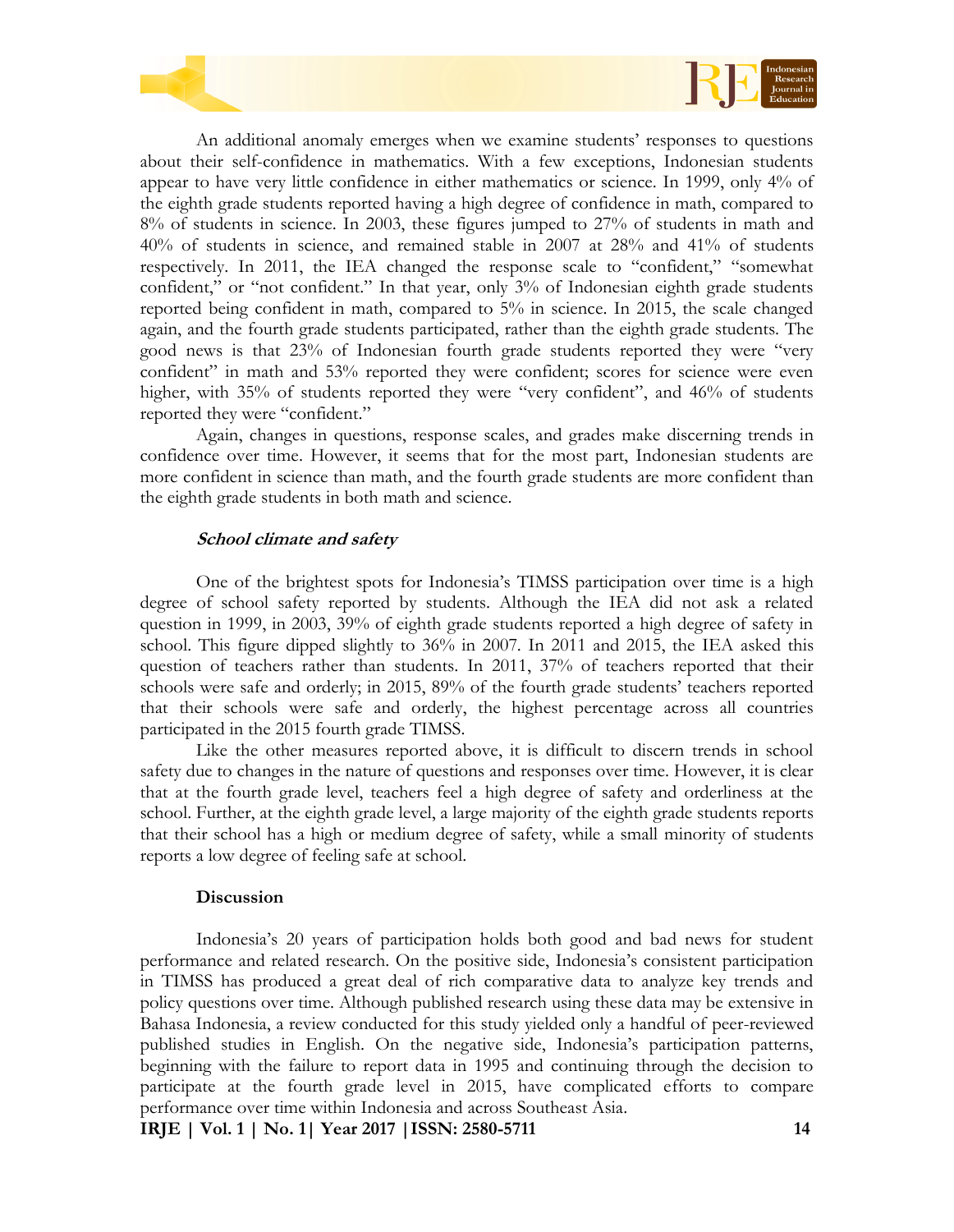



In terms of student performance, math and science scores have generally remained quite low relative to other countries participating in TIMSS, with a negative trend in both math and science since the early 2000s. Further, Indonesia has consistently scored below its neighbors Malaysia and Thailand, while above the Philippines. Since 1999, the gender gap favoring boys has been completely reversed, with the fourth grade girls outscored boys in both math and science in 2015.

In examining students' attitudes about math and science, we find that students place high value on both subjects (somewhat higher on math), whereas have low degrees of confidence in both subjects, with student confidence somewhat higher in science and in the fourth grade. Finally, both students and teachers report relatively high levels of school safety and orderliness, with the fourth grade teachers reported the highest level of safety and orderliness among participating countries in 2015.

#### **Implications, Limitations, and Future Research**

This study provides a very simple descriptive analysis of Indonesia's performance on TIMSS over time, and I use only a handful of measures of educational performance and equity.

Consequently, I cannot offer major implications for educational research or policy making in Indonesia. The main conclusion of this review is that Indonesia faces many challenges as it seeks to improve educational access and quality for the millions of children in its primary and secondary schooling systems. Educational performance in Indonesia has appeared to stagnate, and students' confidence in math and science is low. However, students have positive attitudes about these subjects and appear to feel safe in school.

Rather than providing definitive lessons and implications, this study points the way for future researchers wishing to explore key questions related to educational access, quality, and equity in Indonesia. To explore and answer these questions, however, researchers will need to apply both descriptive and multivariate analysis to the TIMSS data. Many questions await these analyses. For example, how does educational performance vary across Indonesia's diverse regions, language groups, and socio- economic groups, and what are the determinants of gaps between groups? Additionally, what accounts for the reversal of Indonesia's gender gap in math and science, from a gap favoring boys to a gap favoring girls? Has boys' performance decreased, has girls' performance increased, or have both occurred? Further, what has been the impact of important policy reforms, such as Indonesia's 2005 teacher certification law, on the percentage of certified teachers, the distribution of certified teachers across regions and schools, and student performance? Finally, what are the determinants of students' and teachers' perceptions of being safe at school, and do students and teachers in different locations perceive safety differently?

The TIMSS data provide a world of data to be explored. Meanwhile participation in TIMSS is not enough. Indonesian researchers must take the lead in using these data to answer the big questions that will lead to improved educational practice and policy in the world's fourth largest country.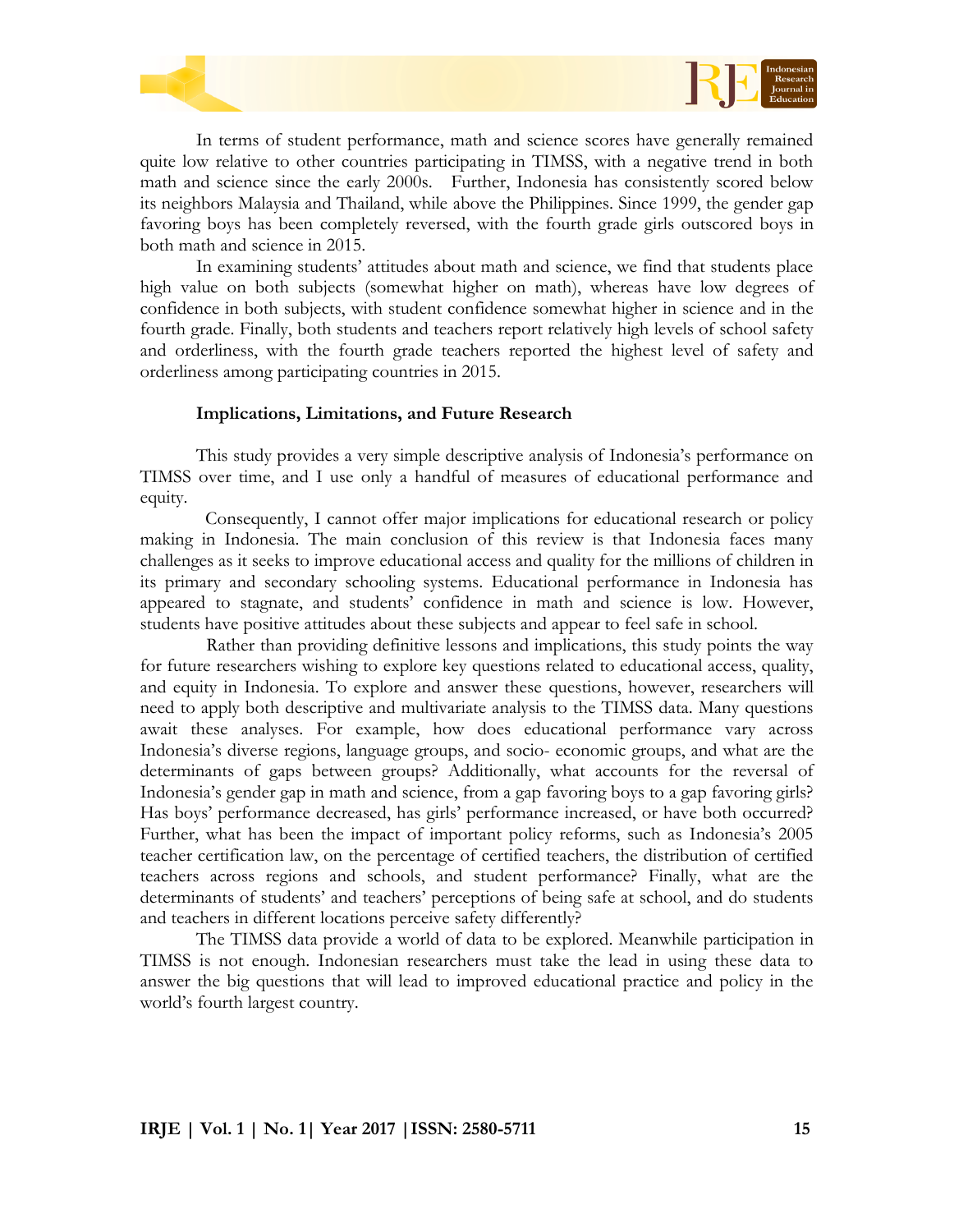



## **References**

- Chudgar, A. & Luschei, T. F. (2009). National income, income inequality, and the importance of schools: A hierarchical cross-national comparison. *American Educational Research Journal, 46*(3), 626-658.
- Chudgar, A., & Luschei, T. F. (2014). International assessments. In D. J. Brewer & L. O. Picus (Eds.), *Encyclopedia of Education Economics and Finance* (pp. 416-418)*.* Thousand Oaks, CA: Sage Publications.
- Chudgar, A., & Luschei, T. F. (2016). The untapped promise of secondary data sets in international and comparative education policy research. *Education Policy Analysis Archives, 24*, 113.
- Heyneman, S. P., & Loxley, W. A. (1983). The effect of primary-school quality on academic achievement across twenty-nine high-and low-income countries. *American Journal of sociology*, *88*(6), 1162-1194.
- Martin, M. O., Mullis, I. V., Gonzalez, E. J., Gregory, K. D., Smith, T. A., Chrostowski, S. J., ... & O'Connor, K. M. (2000). *TIMSS 1999 international science report: Findings from IEA's repeat of the third international science and science study at the eighth grade*. Chestnut Hill, MA: International Study Centre, Lynch School of Education, Boston College.
- Martin, M.O., Mullis, I.V.S., & Foy, P. (with Olson, J.F., Erberber, E., Preuschoff, C., & Galia, J.). (2008). *TIMSS 2007 International Science Report: Findings from IEA's Trends in International Mathematics and Science Study at the Fourth and Eighth Grades.* Chestnut Hill, MA: TIMSS & PIRLS International Study Center, Boston College.
- Martin, M. O., Mullis, I. V. S., Foy, P., & Hooper, M. (2016). *TIMSS 2015 International Results in Science.* Retrieved from Boston College, TIMSS & PIRLS International Study Center website: http://timssandpirls.bc.edu/timss2015/international-results/
- Martin, M.O., Mullis, I.V.S., Foy, P., & Stanco, G.M. (2012). *TIMSS 2011 International Results in Science*. Chestnut Hill, MA: TIMSS & PIRLS International Study Center, Boston College.
- Martin, M.O., Mullis, I.V.S., Gonzalez, E.J., & Chrostowski, S.J. (2004). *Findings From IEA's Trends in International Mathematics and Science Study at the Fourth and Eighth Grades.* Chestnut Hill, MA: TIMSS & PIRLS International Study Center, Boston College.
- Mullis, I. V., Martin, M. O., Beaton, A. E., Gonzalez, E. J., Kelly, D. L., & Smith, T. A. (1997). *Mathematics Achievement in the Primary School Years: IEA's Third International Mathematics and Science Study (TIMSS)*. TIMSS International Study Center, Center for the Study of Testing, Evaluation, and Educational Policy, Campion Hall, School of Education, Boston College, Chestnut Hill, MA 02167; world wide web: http://wwwcsteep. bc. edu/timss.
- Mullis, I.V.S., Martin, M.O., & Foy, P. (with Olson, J.F., Preuschoff, C., Erberber, E., Arora, A., & Galia, J.). (2008). *TIMSS 2007 International Mathematics Report: Findings from IEA's Trends in International Mathematics and Science Study at the Fourth and Eighth Grades.*
- Chestnut Hill, MA: TIMSS & PIRLS International Study Center, Boston College.
- Mullis, I.V.S., Martin, M.O., Foy, P., & Arora, A. (2012). *TIMSS 2011 International Results in Mathematics.* Chestnut Hill, MA: TIMSS & PIRLS International Study Center, Boston College.
- Mullis, I. V. S., Martin, M. O., Foy, P., & Hooper, M. (2016). *TIMSS 2015 International Results in Mathematics.* Retrieved from Boston College, TIMSS & PIRLS International Study Center website: http://timssandpirls.bc.edu/timss2015/international-results/
- **IRJE | Vol. 1 | No. 1| Year 2017 |ISSN: 2580-5711 16**